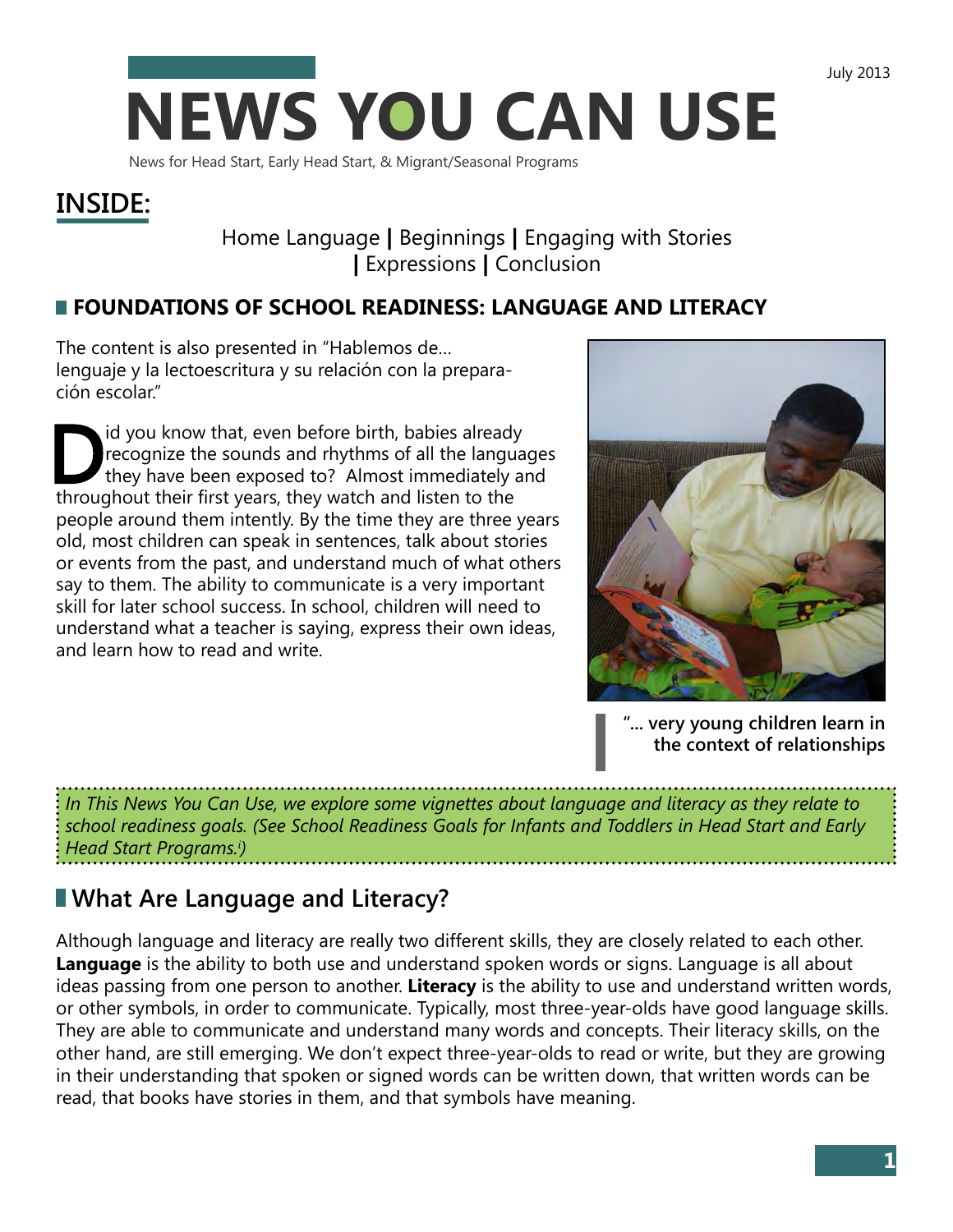Even though language and literacy focus on different things, adults can support language and literacy learning at the same time. Reading books, having responsive conversations, and respecting children's home languages are all ways to support learning. Remember that very young children learn in the context of relationships with nurturing adults.

# **The Importance of Home Language**

Because language and culture are closely related, one of the primary tasks for infants and toddlers is to learn their home language(s).<sup>ii</sup> Supporting families in maintaining and passing on their home language to their children helps children have a connection to their families and a strong, positive cultural identity of their own. Sometimes, families worry that speaking a language other than English at home might confuse children. In fact, children are able to learn more than one language at a time! It will be easier for them to learn English if they have a solid foundation in their home language.iii

supporting dual-language learners and their families, please see the Early Head Start Tip Sheets  $42^{\omega}$ Ideally, staff who work with children and families should speak the language of the families. However, with so many languages represented within programs, this is not always possible. For ideas about and 43. To learn about some of the benefits of being bilingual, please see the National Center on Cultural and Linguistic Responsiveness handout "The Benefits of Being Bilingual."vi



## **Earliest Beginnings**

*Marla watches as Thalia holds her 10-day-old son, Donovan. On this postnatal visit, Marla is already observing the earliest beginnings of language learning in the interactions between Thalia and Donovan. Donovan moves a bit, and Thalia adjusts how she is holding him. Thalia says, "How are you doing, little one? Are you getting hungry?" She offers him her breast, and he latches on. After a few moments, Donovan begins to fall asleep, but Thalia gently shakes her breast to remind him to keep eating before he naps.* 

Language is a form of communication, and **communication**  is sharing thoughts, feelings, or ideas between two or more people. As Donovan moves, just barely signaling his own hunger or discomfort, Thalia responds. She offers to feed him. This is how we first learn to communicate. These types of interactions will likely be repeated dozens of times a day between Thalia and Donovan. Each time Thalia responds, Donovan gets the message that what he needs, and his

expression of those needs, is important to his mother. Over time, Donovan will learn that his thoughts, feelings, and ideas have value, and he will begin to use gestures, sounds, and words to express them.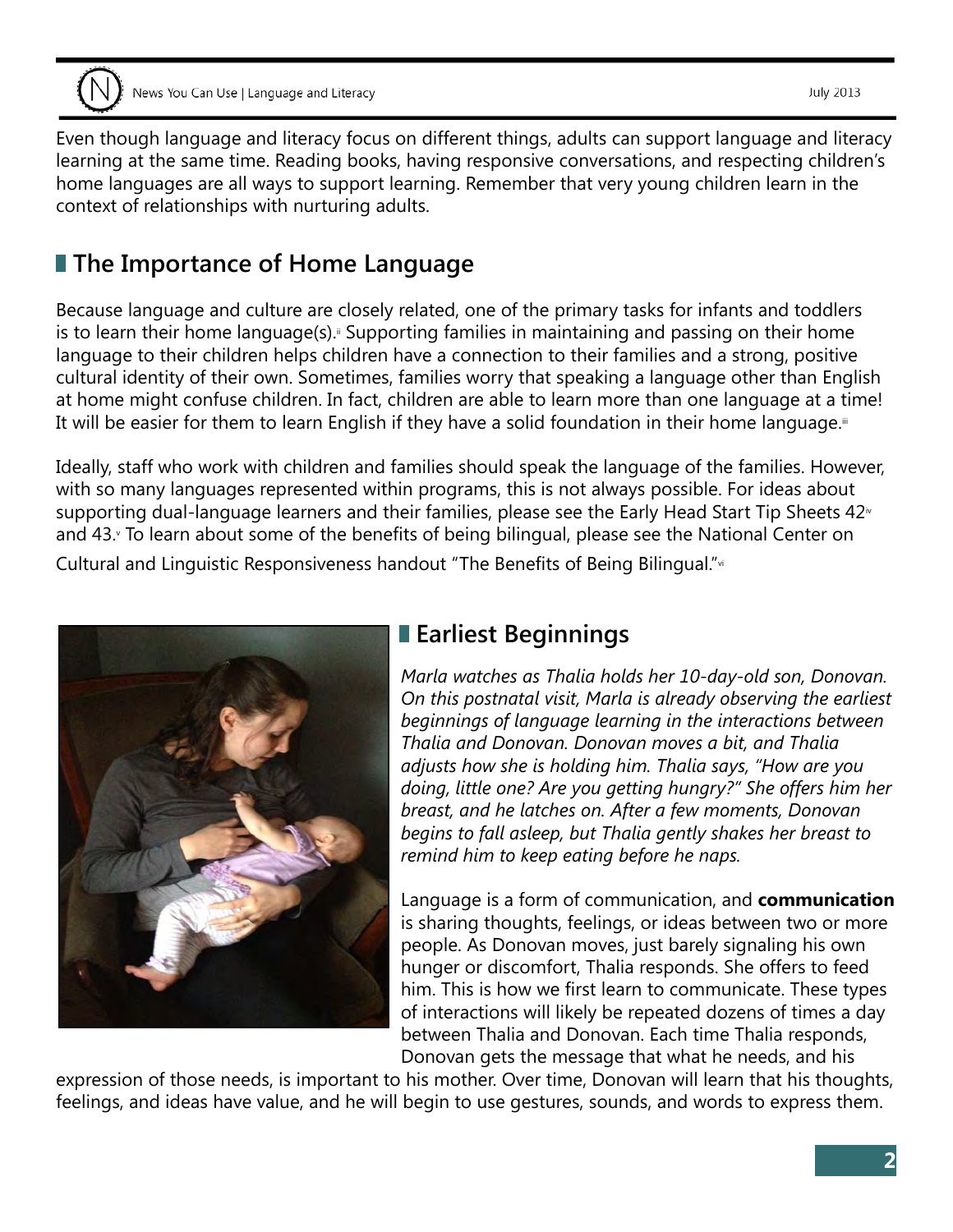## **Engaging with Stories and Books**

(Example for Goal 5, for young infants)

*Four-month-old Giovanni sits nestled in his father's arms while his dad, Eduardo, pages through a board book. Giovanni's mother, Christina, sits nearby and quietly watches. She loves how cozy they look and notes that Eduardo is helping Giovanni focus his attention on the book by pointing to each picture. With a calm, quiet voice, Eduardo speaks in their home language about the pictures in the book, and when Giovanni makes a sound or gesture, Eduardo answers as though it were part of a conversation about the book. Christina is excited to share this moment with their home visitor, Marco, next time he comes over.* 

Before Marco started his home visits, Eduardo did not think there was any reason to read to a baby. Marco began the discussion during a prenatal visit with Eduardo and Christina that reading to babies from birth helps them in many ways. Now, looking at books together is part of Giovanni's and his father's daily routine.

As a young infant, Giovanni is learning to associate reading with good feelings of being with his father. In a few months, he may reach for the book and touch the pages, possibly even attempting to put books in his mouth as he explores his world. Before Giovanni can even speak, he may be bringing books to his parents, "asking" to be read to, or looking through books himself. As a toddler, he will likely have favorite books he asks for over and over, pretend to read books, or even recite wellknown stories.

Reading and sharing stories with young children are probably the best ways adults can start infants and toddlers on their literacy journey to reading and writing. Using rich language to talk about the pictures and stories in a book, asking questions while reading, and pointing to pictures as you describe them are excellent ways of engaging infants and toddlers in learning vocabulary. A large **vocabulary,** or the amount of words a child understands, supports later school readiness.

For information about using bilingual books with children, check out the following Quick Guides for Teachers from the National Center on Cultural and Linguistic Responsiveness, available in English and Spanish:

- *Selecting Culturally Appropriate Children's Books in Languages Other Than Englishvii*
- *How to Use Bilingual Booksviii*

## **Receptive and Expressive Language**

(Example of Goal 1, for older infants)

*At 10 months old, Camilla was already using gestures to communicate with her family child care provider, Matilda. She was able to wave "goodbye," shake her hands for* 



*"all done," and put her hands together for "more." Now, at 13 months, she is beginning to replace these gestures with sounds like "ba-ba" for goodbye, "ah-da" for all done, and "moo" for more.*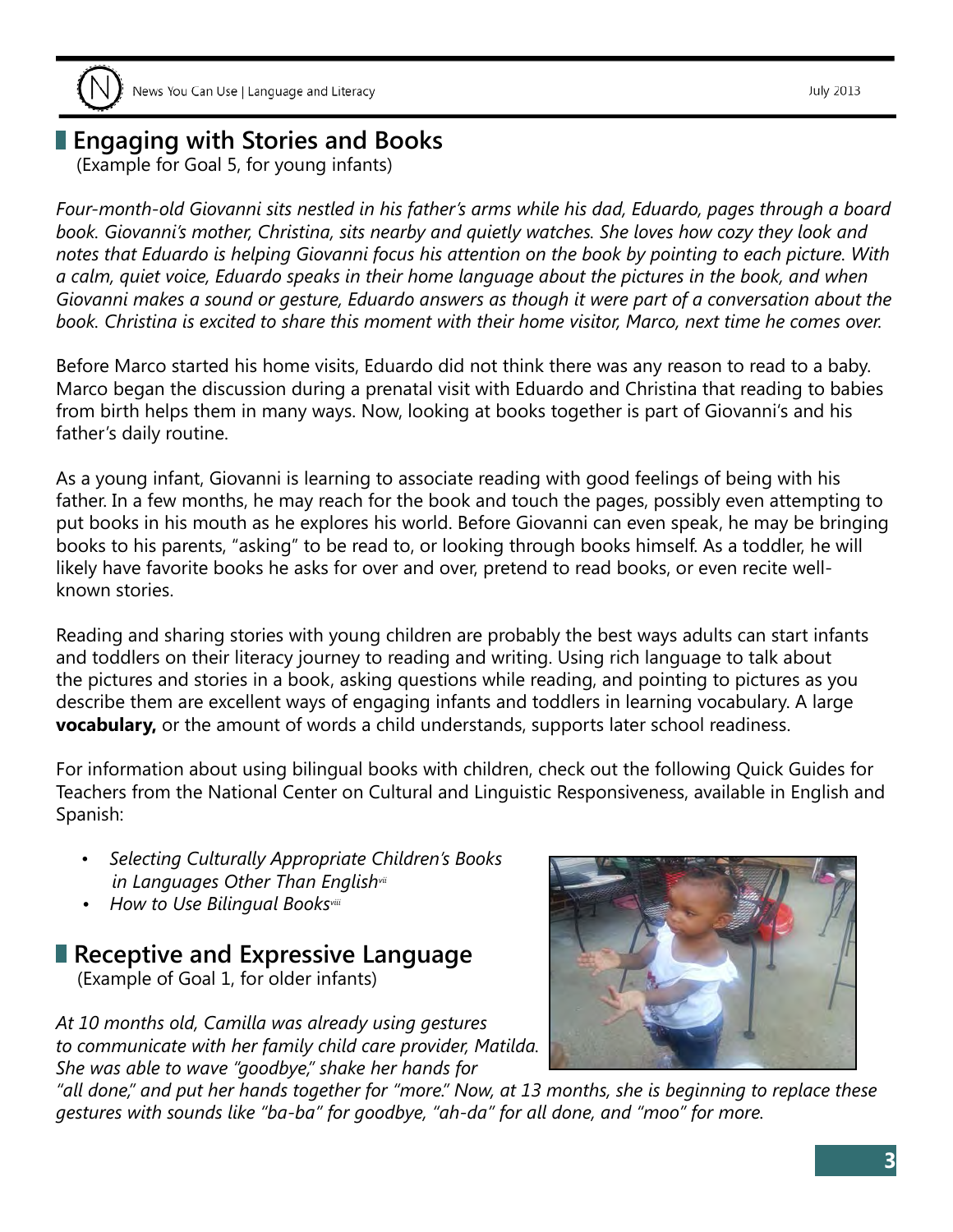News You Can Use | Language and Literacy

language."ix By their first birthday, typically developing infants already understand many words and might even begin to sign or speak some words. They may follow your pointing finger with their eyes ( joint attention), shake their head when you tell them "no," or come to you when you call them. These are all examples of **receptive language**, or "the act of attending, listening to, and comprehending

At 10 months old, Camilla can communicate some of her needs to the adults who care for her. Her family child care provider, Matilda, believes that, when infants are able to express some of their basic needs, they feel a sense of control over their own lives. When Camila signs, "all done" or says, "baba," she is using expressive language. **Expressive language** is the ability to communicate to others through gestures, speaking, or writing. $x$ 

Receptive language typically develops ahead of expressive language, meaning that infants and toddlers can understand more than they can say. This makes sense because you need to understand the meaning of a word before you can use it. If you have ever tried to learn a second language, you may have noticed that you first began to understand some words and then sentences you heard before you felt comfortable speaking. Keep in mind that, for infants and toddlers who are exposed to more than one language, they will have the most language ability (receptive or expressive) in the language they hear most frequently.

# **Conclusion**

Language and literacy are the main way we connect with other human beings; they are essential to daily life. Children need skills to communicate and understand basic ideas about the use of symbols (such as writing) in order to be successful when they learn to read. Through responsive relationships with family, parents, teachers, family child care providers, and home visitors, children can get all the tools they need to communicate with the world.

Along with the ideas mentioned earlier, here are some more ways adults can support emerging language and literacy:

- Respond to infants' coos, gestures, and body movements. These are the beginnings of conversation!
- Add descriptions to the words children say. If a toddler points and says, "truck," you might extend this by saying, "Yes, that is a garbage truck emptying our dumpster," or "I think you hear the sirens of the fire truck."
- Talk directly to children from early infancy. Talk about:



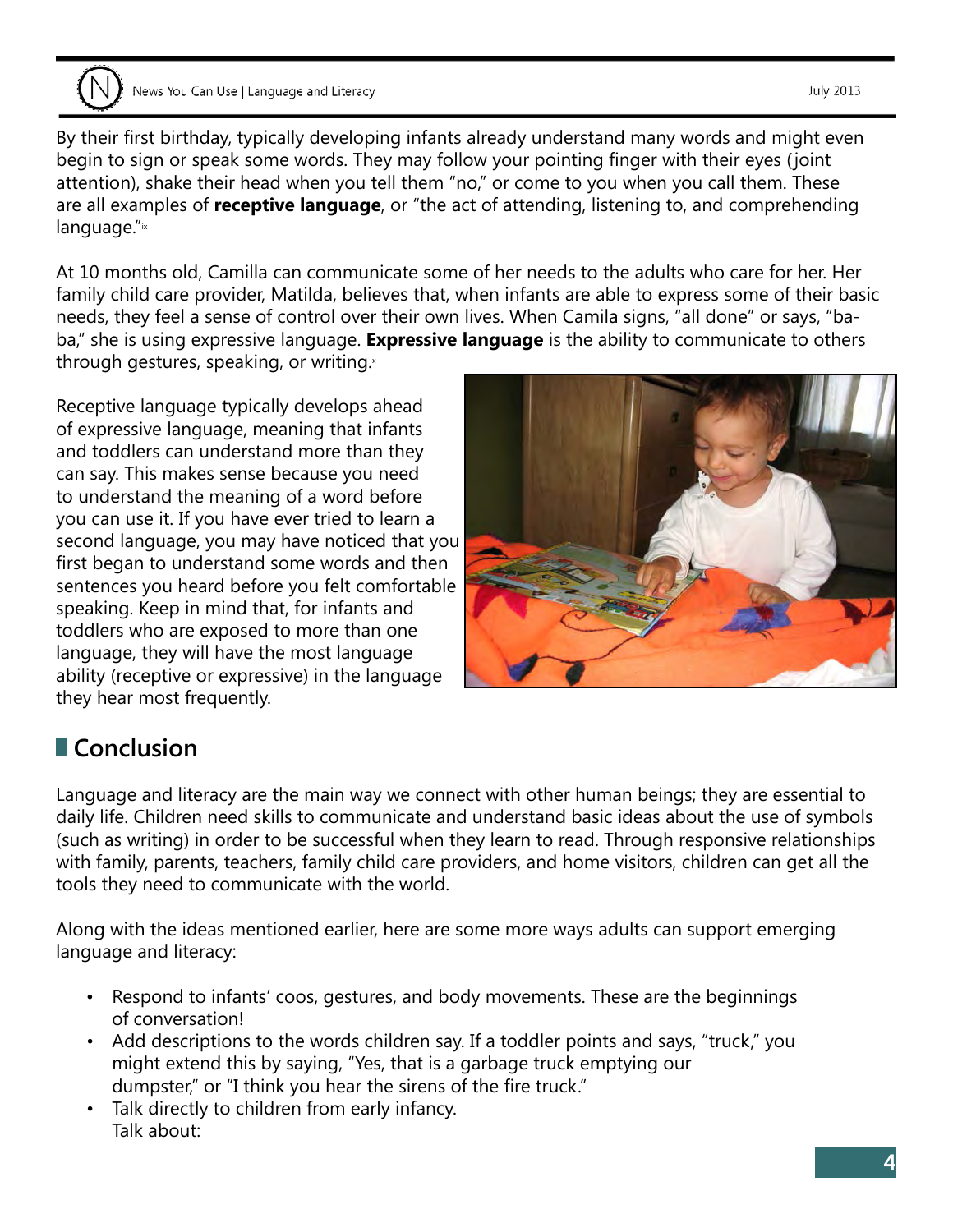

- things you are doing ("I'm making a sandwich. First I'll get out the bread  $\dots$ .");
- things you see and hear ("Look at that car driving by! Can you hear it?"); and
- things the child is experiencing ("Your hands got all wet when you touched the fence. The fence was wet.").
- Read books together from the start. When reading, make it a conversation! Even though a young infant cannot speak, she is paying attention to how you ask questions, the picture you point to, and your delight in sharing the experience with her.
- Point out examples of written words that have meaning to toddlers, such as their name.



## **Words You Can Use**

- **Communication** is sharing thoughts, feelings, or ideas between two or more people.
- **Expressive language** is the ability to communicate with others through gestures, speaking, or writing.
- **Language** is the ability to both use and understand spoken words or signs. Language is all about ideas passing from one person to another.
- **Literacy** is the ability to use and understand written words, or other symbols, in order to communicate.
- **Receptive language** is the act of attending, listening to, and comprehending language.
- **Vocabulary** refers to all of the words a person knows.

[accessed July 9, 2013, https://www.newmexicokids.org/content/caregivers\\_and\\_educators/resources/docs/Early\\_Learn](https://www.newmexicokids.org/content/caregivers_and_educators/resources/docs/Early_Learning_Guidelines_Birth_thru_Kindergarten_July_2014.pdf)ing\_Guidelines\_Birth\_thru\_Kindergarten\_July\_2014.pdf.

i Christine Moon, Hugo Lagercrantz, and Patricia H. Kuhl, "Language Experienced In Utero Affects Vowel Perception After Birth: A Two-Country Study," *Acta Paediatrica* 102: 2 (2013): 156–160.

iiNew Mexico State Children, Youth, and Families Department, Department of Health, and Public Education Department, *New Mexico Early Learning Guidelines: Birth through Kindergarten* (Santa Fe, NM: New Mexico State Children, Youth, and Families Department, Department of Health, and Public Education Department, January 2012),

iiiNational Center on Cultural and Linguistic Responsiveness, *Importance of Home Language Series: Language at Home and In the Community—Families* (Washington, DC: Department of Health and Human Services/Administration for Children and Families, Office of Head Start, 2013), accessed July 9, 2013,

[http://eclkc.ohs.acf.hhs.gov/hslc/tta-system/cultural-linguistic/center/home-language.html.](http://eclkc.ohs.acf.hhs.gov/hslc/tta-system/cultural-linguistic/home-language.html) 

 *Language and Communication Development When Staff Members Do Not Speak the Child's Home Language?* ivEarly Head Start National Resource Center, *Early Head Start Tip Sheet No. 42: How Can Early Head Start Programs Support*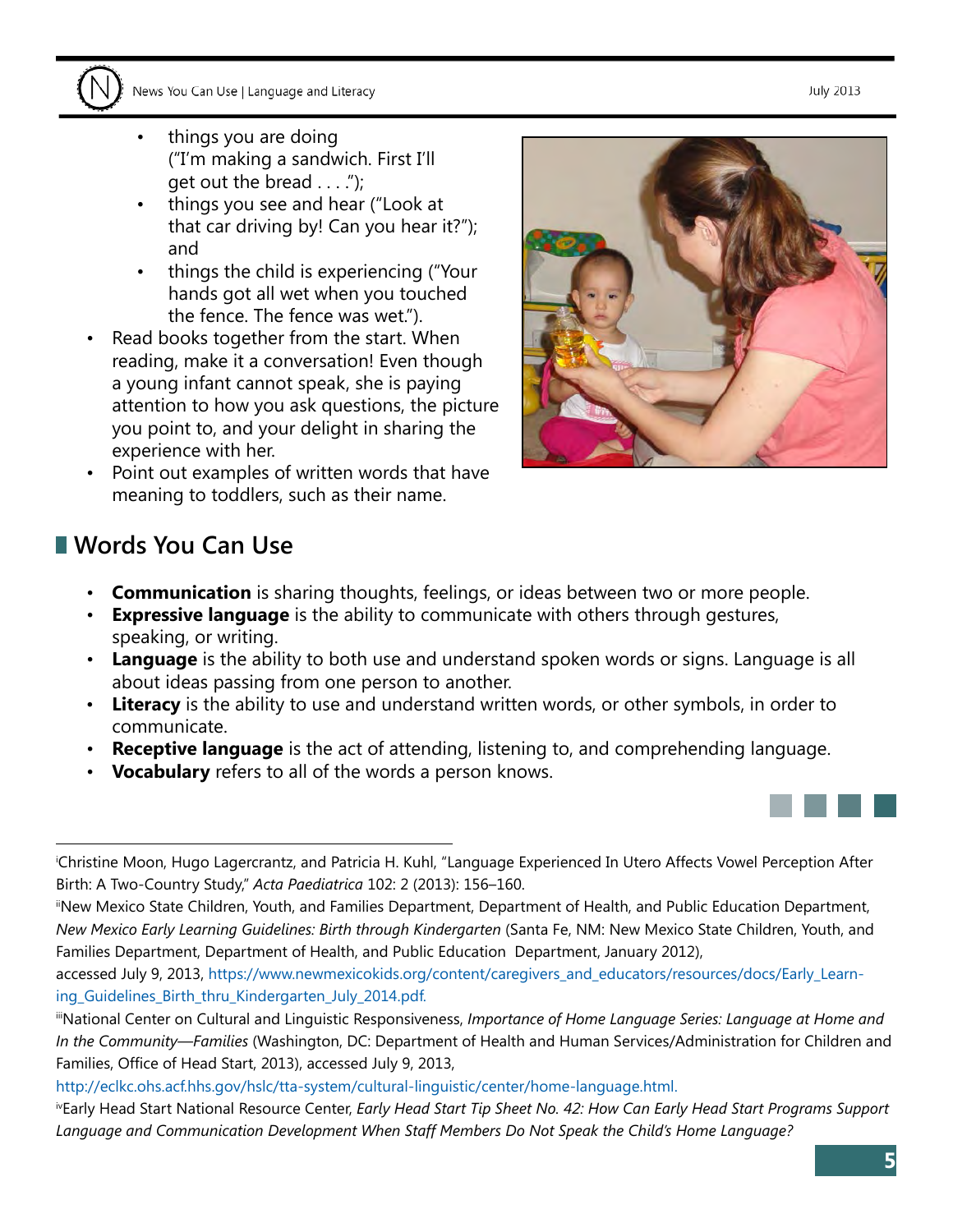(Washington, DC: Department of Health and Human Services/Administration for Children and Families, 2010), accessed July 9, 2013,

[http://eclkc.ohs.acf.hhs.gov/hslc/tta-system/ehsnrc/docs/EHS-Tip-Sheet42.pdf.](http://eclkc.ohs.acf.hhs.gov/hslc/tta-system/ehsnrc/docs/EHS-Tip-Sheet42.pdf)

v Early Head Start National Resource Center, *Early Head Start Tip Sheet No. 43: Does Early Head Start Teach English to Infants and Toddlers Whose Home Language Is Not English if That Is What the Family Wants?* (Washington, DC: Department of Health and Human Services/Administration for Children and Families, 2010), accessed July 9, 2013, <http://eclkc.ohs.acf.hhs.gov/hslc/tta-system/ehsnrc/docs/EHS-Tip-Sheet-43.pdf>.

viNational Center on Cultural and Linguistic Responsiveness, *Importance of Home Language Series: The Benefits of Being Bilingual* (Washington, DC: Department of Health and Human Services/Administration for Children and Families, Office of Head Start, 2013), accessed July 9, 2013,

[http://eclkc.ohs.acf.hhs.gov/hslc/tta-system/cultural-linguistic/center/home-language.html.](http://eclkc.ohs.acf.hhs.gov/hslc/tta-system/cultural-linguistic/home-language.html) 

viiNational Center on Cultural and Linguistic Responsiveness, *Selecting Culturally Appropriate Children's Books in Languages Other Than English* (Washington, DC: Department of Health and Human Services/Administration for Children and Families, Office of Head Start, 2012), accessed July 9, 2013,

[http://eclkc.ohs.acf.hhs.gov/hslc/tta-system/cultural-linguistic/center/NCCLRQuickGuide.htm.](http://eclkc.ohs.acf.hhs.gov/hslc/tta-system/cultural-linguistic/ncclrquickguide.htm) 

viiiNational Center on Cultural and Linguistic Responsiveness, *How to Use Bilingual Books* (Washington, DC: Department of Health and Human Services/Administration for Children and Families, Office of Head Start, 2012), accessed July 9, 2013,

[http://eclkc.ohs.acf.hhs.gov/hslc/tta-system/cultural-linguistic/center/NCCLRQuickGuide.htm.](http://eclkc.ohs.acf.hhs.gov/hslc/tta-system/cultural-linguistic/ncclrquickguide.htm) 

ixDonna S. Wittmer, and Sandra H. Petersen, *Infant and Toddler Development and Responsive Program Planning: A Relationship Based Approach* (Upper Saddle River, NJ: Pearson Education, 2006), 167. x Ibid.